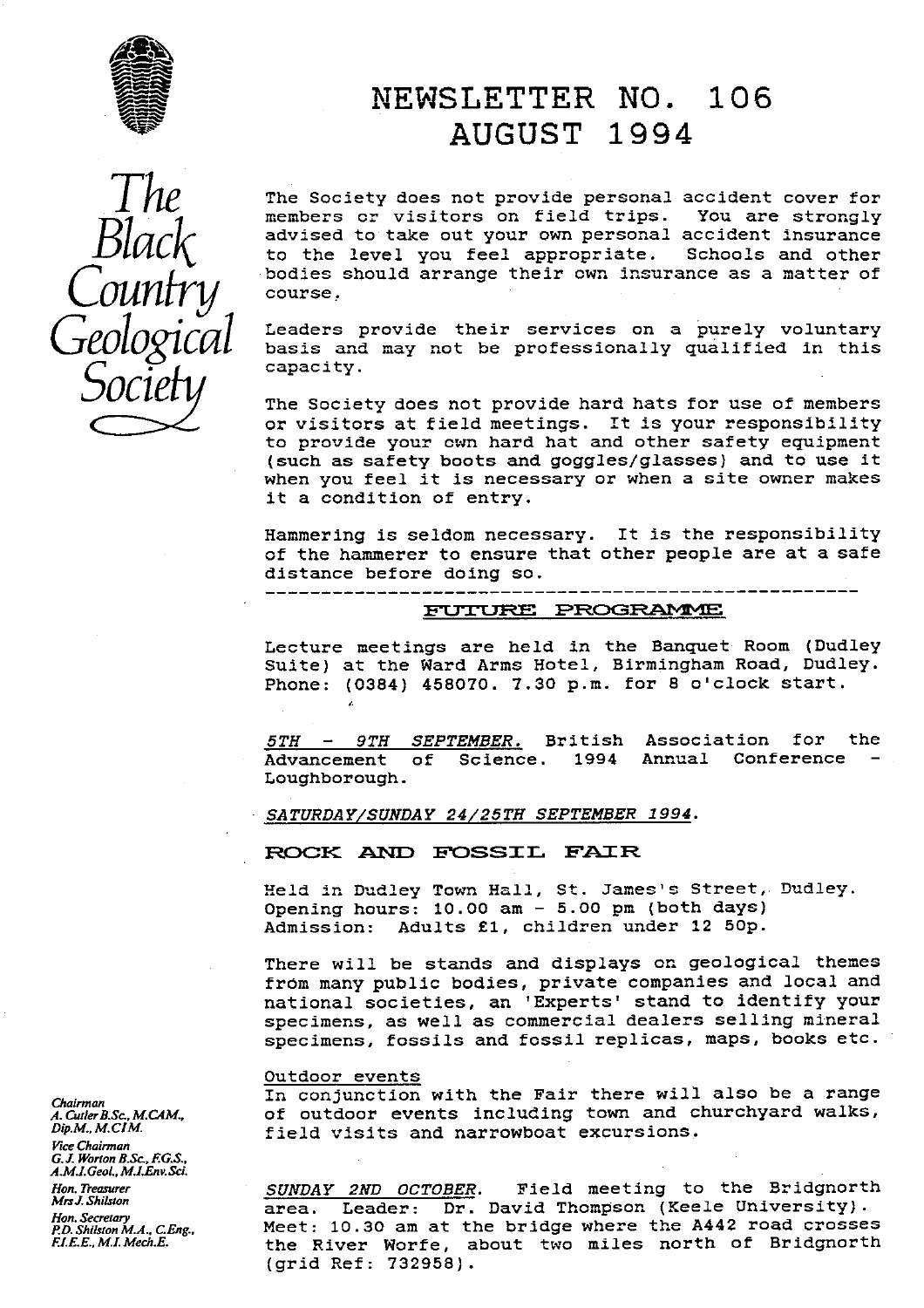The meeting will also visit exposures at Station Road Bridgnorth, Castle Hill Bridgnorth, the road cutting at Quatford, road cuttings on the A454 east of Bridgnorth and other sites.

The purposes of the field meeting are:

(I) to salute the early efforts of Birmingham geologists in describing and interpreting the Bridgnorth Sandstone formation in terms of the winds and desert conditions prevailing at the time.

(2) to investigate revised interpretations of the Bridgnorth Sandstone formation (wind deposits) and the overlying Lower Triassic Kidderminster Conglomerate (fluvial braided stream gravel bars).

DAVID THOMPSON is Senior Lecturer in Science Education at Keele University. He led a field meeting for this Society some years ago to Grinshill in Shropshire.

*MONDAY 24TH OCTOBER.* Lecture: The Geology of the Isle of Man. By Dr. Trevor Ford (Leicester University).

The geology of the Isle of Man will be an unknown subject to many members, so we can look forward with particular interest to Dr. Trevor Ford's lecture. The structure of the island has some similarity to that of the Lake District, while its main mass is of Manx slates of<br>Cambrian age and similar to the Skiddaw slates on the mainland. In Cambrian age and similar to the Skiddaw slates on the mainland. addition there are horizons of Carboniferous limestone resting unconformably on the slates and considerable evidence of igneous activity.

DR. TREVOR FORD has a very wide range of geological interests and has given several lectures to the Society most recently on the Grand Canyon and on Blue John Fluorspar. With his extensive knowledge of the island he has recently completed a geological guide to the Isle of Man published by the Geologists Association.

MONDAY *14TH NOVEMBER.* Lecture: "Geology - without a rock hammer?" By Kathie Bowden (National Remote Sensing Centre, Farnborough).

The National Remote Sensing Centre at Farnborough uses Landsat Thematic Mapper satellite imaging for a wide variety of applications, in particular for environmental studies of vegetation cover and land use. For geological studies the large land areas that can be surveyed by satellite have enabled scientists to look at landforms on a much broader scale, not possible with ground-based surveys.

This lecture will describe the techniques of geological exploration using satellite data giving a new dimension to the traditional geological mapping.

KATHIE BOWDEN is and Applications Consultant with the NRSC at Farnborough.

*MONDAY 28TH NOVEMBER.* Lecture: Pleistocene geology of the loess plateau of China. By Dr. David Keen (Coventry University).

Dr. David Keen writes: "The loess windblown silt deposit of northcentral China is the most extensive and uniform body of terrestrial sediment on Earth. It is up to 350m thick and has been continuously deposited for at least the last 2.5 million years. Its stratigraphy and its included soils and fossils have potentially the most complete record of the climatic changes of the Quaternary anywhere on land.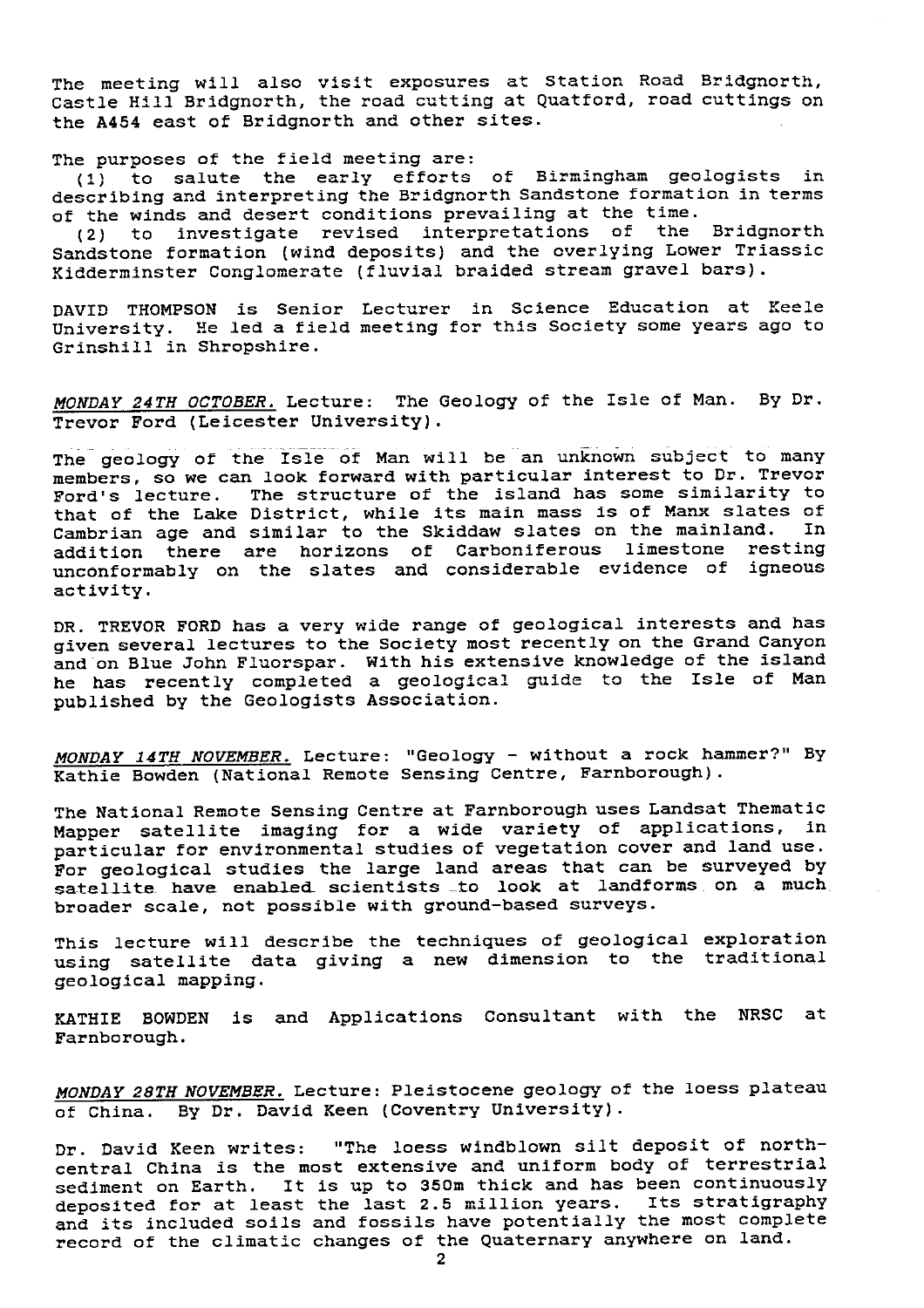Our Chinese work arose out of a three-week visit to the loess plateau in September 1992. In the lecture I will give a brief resume of the work done by Chinese and foreign workers to unravel this climatic sequence and will also show some of the work done by the combined University of London/Coventry/Liverpool team since 1990."

DR. DAVID KEEN is Reader in Palaeontology at Coventry University with special interests in Quaternary geology and Palaeontology, in particular Quaternary Mollusca. He is also Proceedings Editor for the Geologists Association.

*MONDAY 16TH JANUARY 1995.* Lecture: Tales of teeth and tails - the origin of fish". By Dr. Paul Smith (Birmingham University).

MONDAY 20TH FEBRUARY. AGM followed by a talk "Geology of Iceland" by Alf Cole (Society Member).

MONDAY 6TH MARCH. Lecture on mineral exploration by Clyde Leys (RTZ Mining & Exploration Ltd)

## EDITORIAL.

Observations of the collision of comet Shoemaker-Levy with the planet Jupiter will provide research material for years to come and cause us to re-assess our understanding of geological processes.

Judaic and medieval ideas of catastrophism surface at intervals and have, in modern times, usually been treated with derision.

But catastrophic events can reshape the earth. Do folk memories of actual events lie behind the biblical myths of the parting of the Red Sea and Noah's Flood?

Research suggests that a comet or asteroid collision in the mid 530s AD may have triggered the Dark Ages. Professor Mike Baillie of Queens, Belfast finds evidence in tree ring data and the search for the results of impact is on.

Evolution is less regular and steady than had been thought. It would seem that the present that is the key to the past is more exciting than James Hutton imagined.

I hope to see you ALL at the Rock and Fossil Fair.

RLG'Pa1^rS

Field excursion to Mam Tor ('the shivering mountain') and Dirtlow Rake, Derbyshire - 8th May 1994.

This was a combined meeting of the BCGS, Manchester Geological Association and The Geological Society (Yorkshire branch). Some 55 persons attended in ideal weather conditions, sunny and dry underfoot, to study the landslip under the guidance of Dr. John Cripps of Sheffield University.

The Mam Tor area is comprised of Lower Carboniferous limestone (not involved in the landslip) unconformably overlain by Upper Carboniferous Edale Shale, which is overlain by the Mam Tor beds, a series of shale and sandstone beds.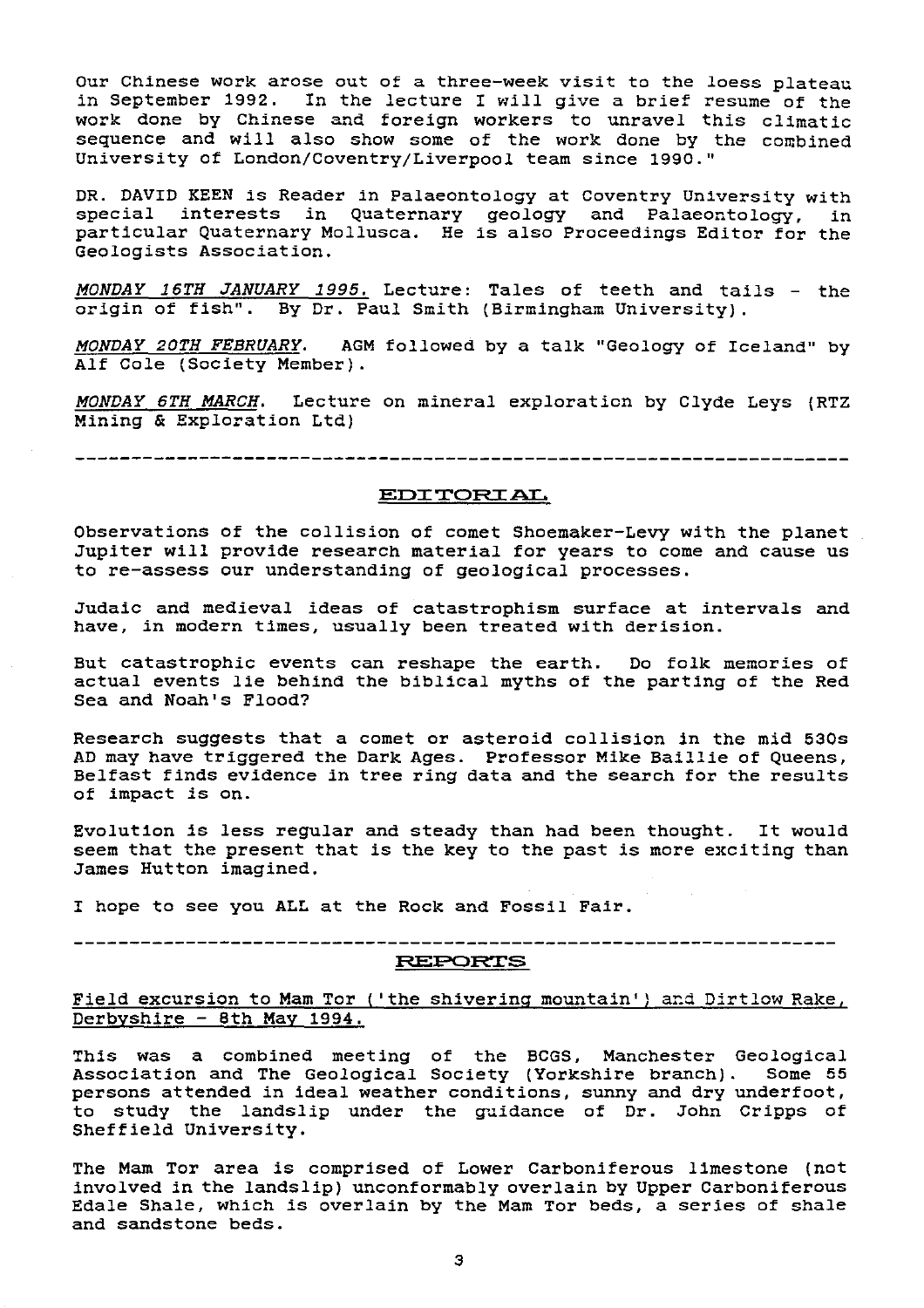The Edale Shale is a dark grey thinly bedded and laminated marine shale which is highly susceptible to chemical weathering following exposure and precipitation, leading to a reduction in strength. Erosion of the shale resulted in the landslip.

Following abandonment of the A625 Manchester-Sheffield road in 1978/9, little work has been done to stabilise the slip which is still active. The toe continues to extend over the surrounding fields and since the toe has not been removed by erosion, as happens in coastal Landslips, it is readily accessible and is likely to remain so, and it provides a model of landslip activity.

Radio carbon dating of material beneath the slip indicates a start date of 8000 years ago, with the toe moving about 1 ft a year. The most obvious evidence of movement is destruction of the road, with lateral movement and subsidence of several metres since abandonment in 1979. One section reveals several thick layers of limestone and tarmac laid down by the council over the years, in an effort to save the road.

The toe is a wall of bracken and grass-covered spoil about 5 metres high and its movement is well documented by photographs, whilst fences are distorted and a row of telegraph posts is misaligned.

Streams emanating from the landslip show discoloured beds due to iron salts resulting from chemical changes to the shale, whilst plants at the stream edge are partially coated with gypsum and appear.'frosted'. It is said that the ponds in the marshy area have firm bases due to the accumulation of chemicals deposited, but nobody was prepared to walk on the water.

The northern side of Mam Tor is a steep cliff with frequent rock falls. Many sandstone blocks have fallen and rolled down the slopes where they can be safely examined; many show sole markings and ripples.

After lunch the party, under the guidance of Dr. Dick Ineson of Sheffield University, visited Dirtlow Rake, an old lead vein said to be 5 miles long with records of working since 1630. The only evidence of the old working is a long, irregular excavation resulting from surface extraction with numerous shafts alongside, in the sound rock, leading to workings some 200 ft underground. The old pounding circles remained, where the ore was crushed. In addition to the geology we were treated to a potted history of mining and mining law.

Our final call was to a working fluorspar mine  $-$  a precipitous hole at the side of an old lead vein where mineralisation occurred as a result<br>of metasomatic change. At the south-east edge of the vein the At the south-east edge of the vein the stratified limestone was unaltered, but in the north-west direction massive changes had occurred, resulting in a high proportion of fluorspar, which has been almost completely removed by mining. spoil remaining contained many interesting specimens including galena, fluorspar, barytes, chert, columnar calcite, brown calcite and traces of Blue John. The sides of the pit scraped clear of the flourspar are of reef limestone; they show no signs of stratification which contrasts<br>with the stratification evident in the areas of unmineralised with the stratification evident limestone.

DENNIS WOOD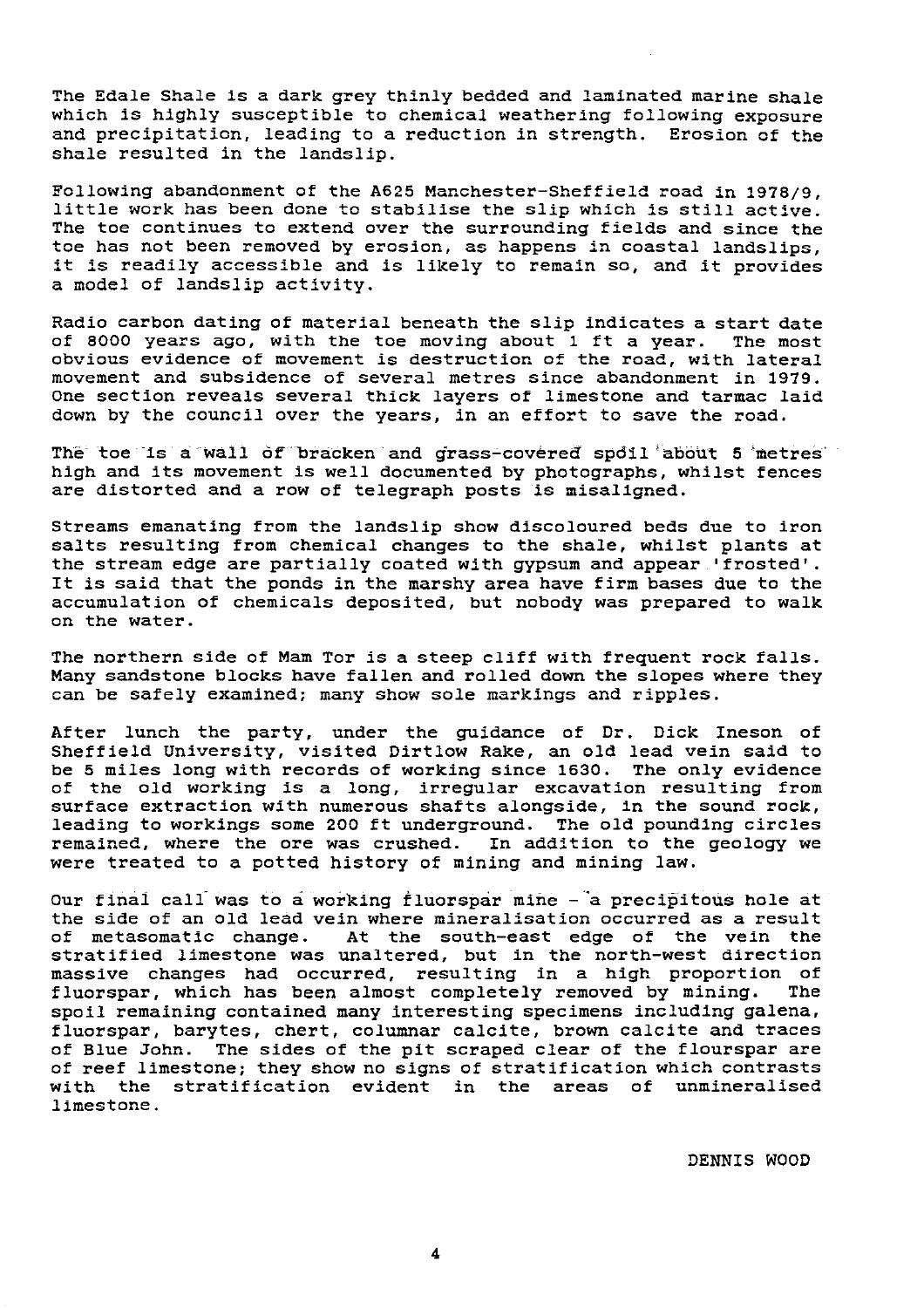### 12th June 1994 - Field Trip to the Forest of Dean

Roger Vaughan, conservator with Bristol City Museum, led a study of the strata of the wigpool syncline.

We began by examining the north eastern limits of the fold in road cuttings along the A4136 of Plump Hill. At the base of the syncline lie the Brownstones representing Old Red Sandstone type sedimentation, the rocks probably deposited by meandering streams.

The overlying basal quartz conglomerate follows unconformably, there being evidence of erosion at its base. Its poor soils have been left<br>wooded. The impersistant coarser beds represent pebble bars in a The impersistant coarser beds represent pebble bars in a braided river channel.

The Tintern Sandstone is micaceous and followed by a marine transgression as evidenced by the crinoids in the Lower Limestone Shale, whose outcrop is marked by a gulley resulting from quarrying.

Above, the land opens out into a quarry In the Lower Dolomite and our attention was drawn to the stylolites, where solution has occurred at pressure points and the material has been reprecipitated to produce regular zig zag patterns on bedding and joint planes and cement for sands elsewhere. The limestone is much reduced in volume by solution and replacement, and haematite collects in cavities in the dolomite. The rock has been excavated for building and roadstone.

The Crease limestone has been extracted. The overlying Whitehead limestone is lagoonal and a fine china stone, an exposure being discovered deep in nettles.

The final visit of the morning was to the Drybrook sandstone which represents a return to more terrestrial, deltaic conditions, with sand bars and muddy blo-turbated layers. Enclosed within the Drybrook sandstone, presumably downfaulted, is an extraordinary patch of Coal Measures with plant fragments. It appeared to be folded into a tight syncline and has been identified as Westphalian A or Lower Coal Measures, a division unrepresented elsewhere in the Forest of Dean.

The afternoon proved a revision exercise as well as providing new insights. We visited the secluded Stenders Quarry (SO 659 182) where we saw again the junction between the Old Red Sandstone and Lower Carboniferous up to the Lower Dolomite. Sandy ORS gave way to the oolitic limestone of the agitated shelf seas of the Carboniferous. Honeycomb weathering occurred where pea-size nodular calcite had been dissolved out. Crinoidal limestones gave way upwards to muds and shales. Orchids were an added attraction.

The next visit **was** to the even more secluded Scully Grove Quarry (SO 655 187) to revisit the Whitehead Limestone in search of algal nets. These textured limestones seemed to require the eye of faith for identification. Chinastones result from lagoonal conditions.

Lastly, to the amazement of the local children, our very large party visited Puddlebrook Sand Quarry for a return to the terrestrial environment of the Drybrook Sandstone. Here there were spectacular stem fossils and stacked channel sequences resulting from a very actively meandering river. Groove casts indicated current direction but obviously have little significance where rivers flow in great loops and constantly change position.

As so often, we were well served by an enthusiastic leader and pleasant summer weather.

5 K.M. ASHCROFT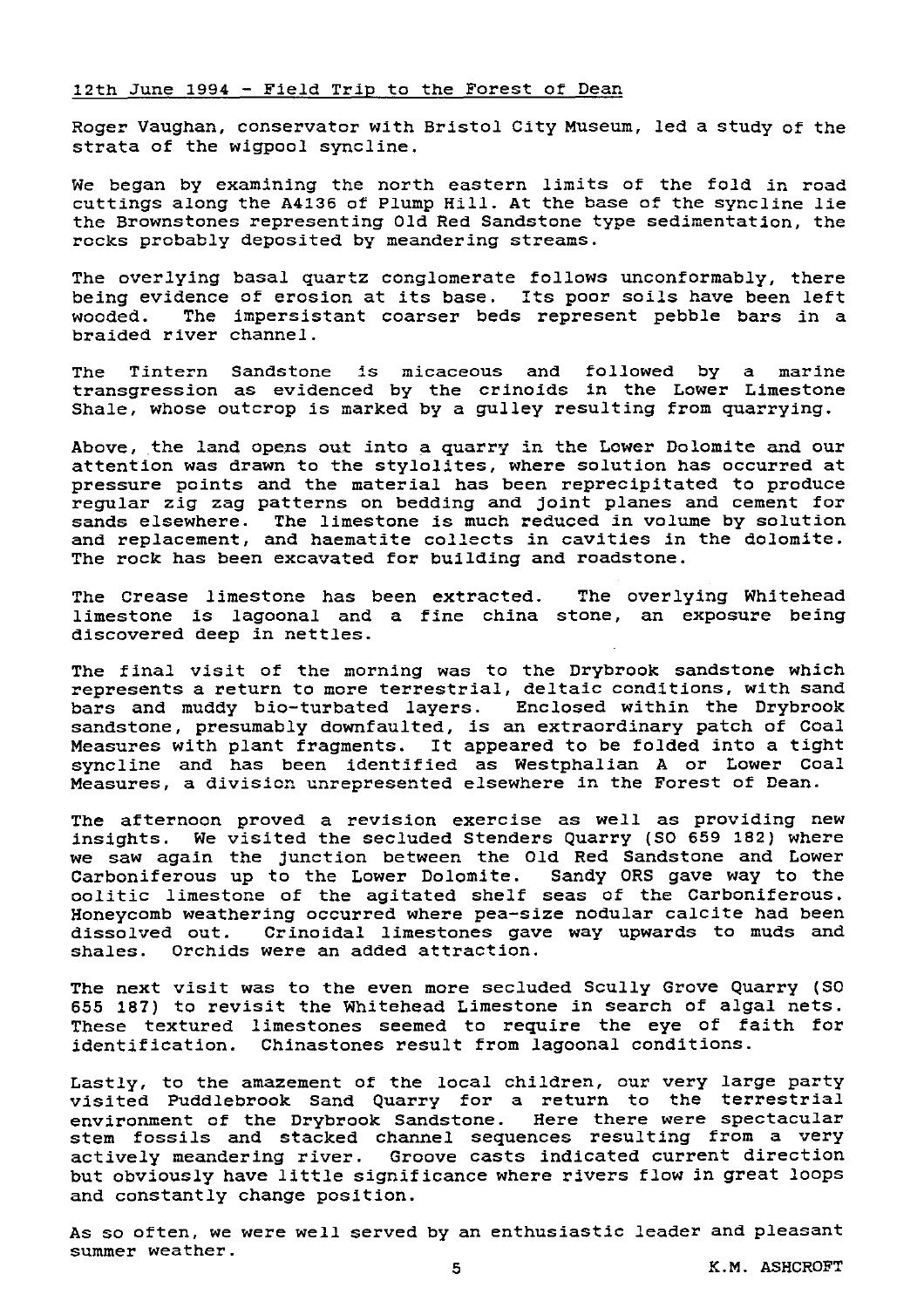## Lecture: 'Australian Journey' by Paul Shilston. 20th June 1994.

This lecture described the geological highlights of a recent 6 week visit to Australia. We encountered many geological features of interest, too many to be covered in a single lecture, so only a selection of the best ones were described.

Most of Australia is a very old geological area. It is in the centre of its own plate, not near any 'hot-spots' so it has been stable without much activity since the early Pre-Cambrian. The exception is the strip along the east coast (the Tasman Fold Belt) where there has been folding and volcanic activity.

The journey started off in Ballarat in Victoria, where gold was discovered in 1851. At first there was placer gold in the local streams, then when that was exhausted they found a buried 'fossil' placer, and finaly they opened a deep reef mine which operated until 1916.

Next to two areas on the east coast where there had been igneous activity:- The Glasshouse Mountains near Brisbane are old volcanic plugs of rhyolite and trachyte which erupted 25 million years ago through the country rock of Landsborough (Jurassic) sandstone. Atherton Tableland near Cairns is a high altitude volcanic tableland which showed many features including Lake Barrine, a crater lake, Millaa Millaa waterfall which runs over a resistant basalt ledge showing columnar jointing, and the Johnstone River which has cut a deep valley in the strata.

The Great Barrier Reef is another outstanding Australian venue. Near the coast there are offshore islands of granite, which are outliers of<br>the mainland mountains and these have fringing coral reefs. Further the mainland mountains and these have fringing coral reefs. out, coral forms reefs which just rise to low tide level, do not form dry land and have no vegetation, and so can only be appreciated by snorkelling. The final stage is that fragments of the coral reef are broken up by wave action and these fragments eventually accumulate to *form islands;* these islands then became vegetated but they are of low elevation and contrast with the rugged scenery of the offshore granite islands with their fringing reefs.

We had a quick look at the Arnhem Land escarpment, near Darwin, with its 1600 million year old sandstone cliff running for over 300 miles. This was the area where the aborigines crossed to Australia from New Guinea some 40,000 years ago. There are many examples of their rock paintings, some of which are very old, but the art is still alive and some paintings were made by living artists.

Finally to the Red Centre. It was particularly interesting to think that the Red Centre today is comparable to the climate of the English Midlands when much of our strata was laid down in Permo-Triassic times - they both show the classic red colour. Kings Canyon is in the Meerenie Sandstone (Devonian age) and shows impressive cliff faces with dune bedding.

The Olga Mountains comprise a series of dome-shaped outcrops (36 in all) formed from an alluvial fan deposit of late Pre-Cambrian age. They were fairly close to the source of the material, so the deposit is poorly sorted and includes some very coarse conglomerate. It is likely that the Olga Mountains were originally all one mass and have subsequently been divided up along faults or lines of weakness.

Ayers Rock, perhaps the highlight of the tour, is a single large mass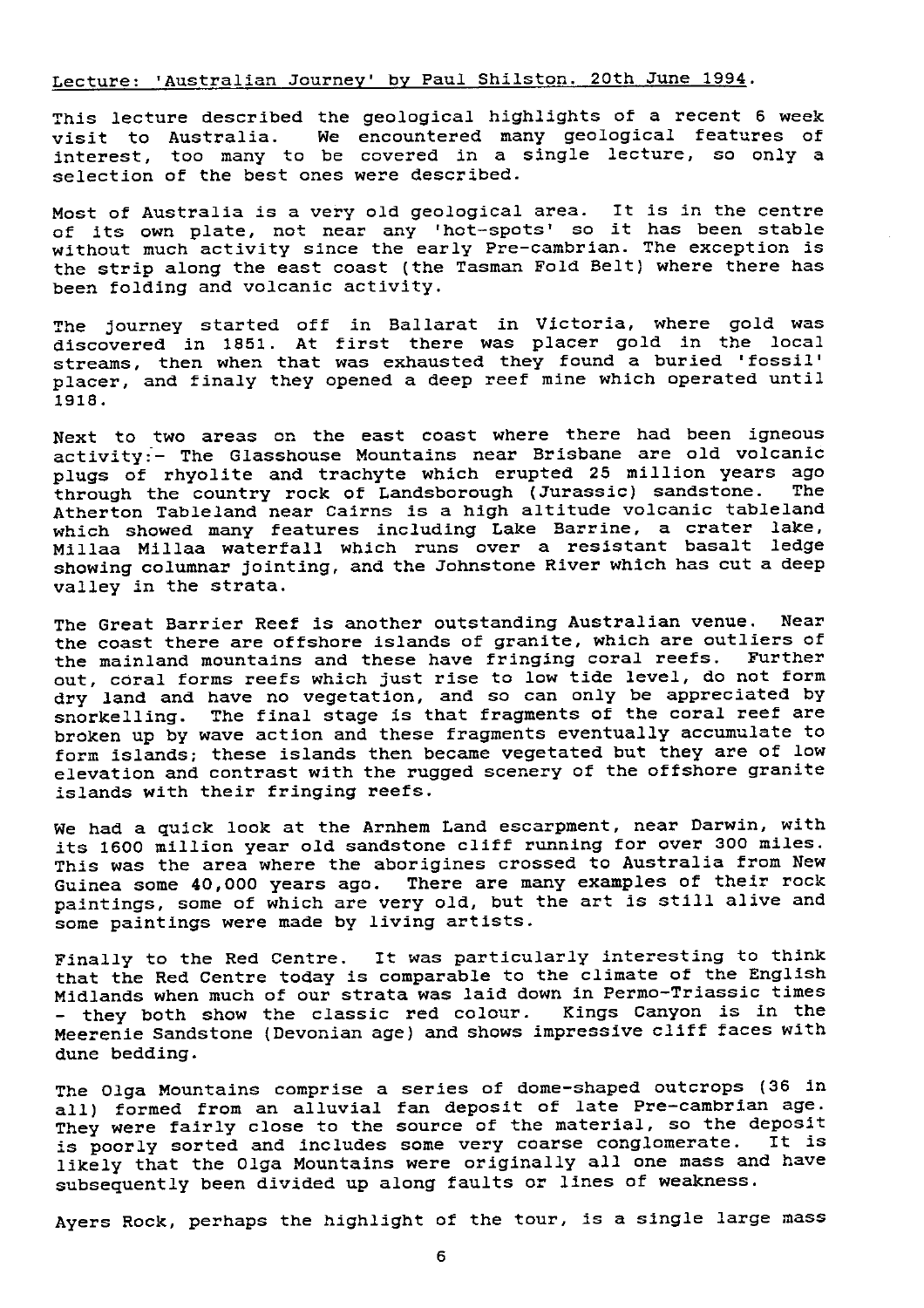termed a 'Sornhardt' after the professor who made a special study of this type of formation. Ayers Rock is a large block of arkose (coarse sandstone) typical of sediment from rapidly eroded granite. It was formed as an al <sup>l</sup>uvial fan deposit under similar continental conditions to the Olga Mountains, but further away from the source, so the material is finer. It shows many interesting erosional features, in particular flaking-off of the surface due to solar and chemical weathering and the formation of caves around the base.

So that was our Australian journey  $-$  so much to see and so little time to describe it.

PAUL SHILSTON

 $\mathbf{R}$ 

----------------------------------------------------------------------

### NEWS IN BRIEF

- 1. \*\*\*\*\*\*\*\* \*\* \*\*\*\* \*\* \*\*\*\*max\*a^\*\*\*\*\*\*\*s\*\*\*\*\*xis \*\*\*\*\*\*\*^x\*\*\*\*\*\*\*\*\*\*\*\*
	- \* Please send in the completed forms volunteering assistance  $\rightarrow$
	- for the Rock and Fossil Fair as soon as possible. Can we  $\rightarrow$
	-
	- \* do even better than we did two years ago?
- 2. +++++++++++++++++++++++++++++++++++++++++++++++++++++++++++++++++ + Your attention is drawn to the revised heading of this and +<br>+ future newsletters in respect of hammering at field meetings.+ + future newsletters in respect of hammering at field meetings.+ + Flying splinters of rock are a hazard, in particular to the + eyes and safety precautions should be taken before hammering.+ + Safety goggles or glasses can be obtained for around £3 in +<br>+ hardware stores. hardware stores. +++++++++++++++++++++++++++++++++++++++++++++++++++++++++++++++++
- 3. Welcome to new members

Carol Thomas - Wolverhampton Maxine Huselbee - Halesowen/Birmingham University

- 4. Congratulations to Giles Smithson on obtaining a B.SC. in Geology Class II Division 1. Well done! Hope to see you in the Society more often.
- 5. On 21st July a 'Cemeteries Conservation Training Day' was held for local authority cemetery managers, to make them more aware<br>of the wildlife and conservation aspects of municipal the wildlife and conservation aspects of municipal cemeteries, particularly those in urban areas. Organised by Black Country local authorities the morning session involved a series of talks at Sandwell Council House while the afternoon was a 'field meeting' at West Bromwich cemetery.

The BCGS ran an exhibition stand showing the geological interest of gravestones in the cemetery. The display comprised a series of photos of headstones, complemented by samples of commonly used stones including Portland Stone, marble, slate, Balmoral Red granite and Rapakivi granite from Finland, Larvikite from Norway, Bon Accord and Ebony granites from South Africa, Imperial Mahogany from the USA and Sardinian Grey granite.

In addition Paul Shilston gave an illustrated talk on 'Geology in your local cemetery'.